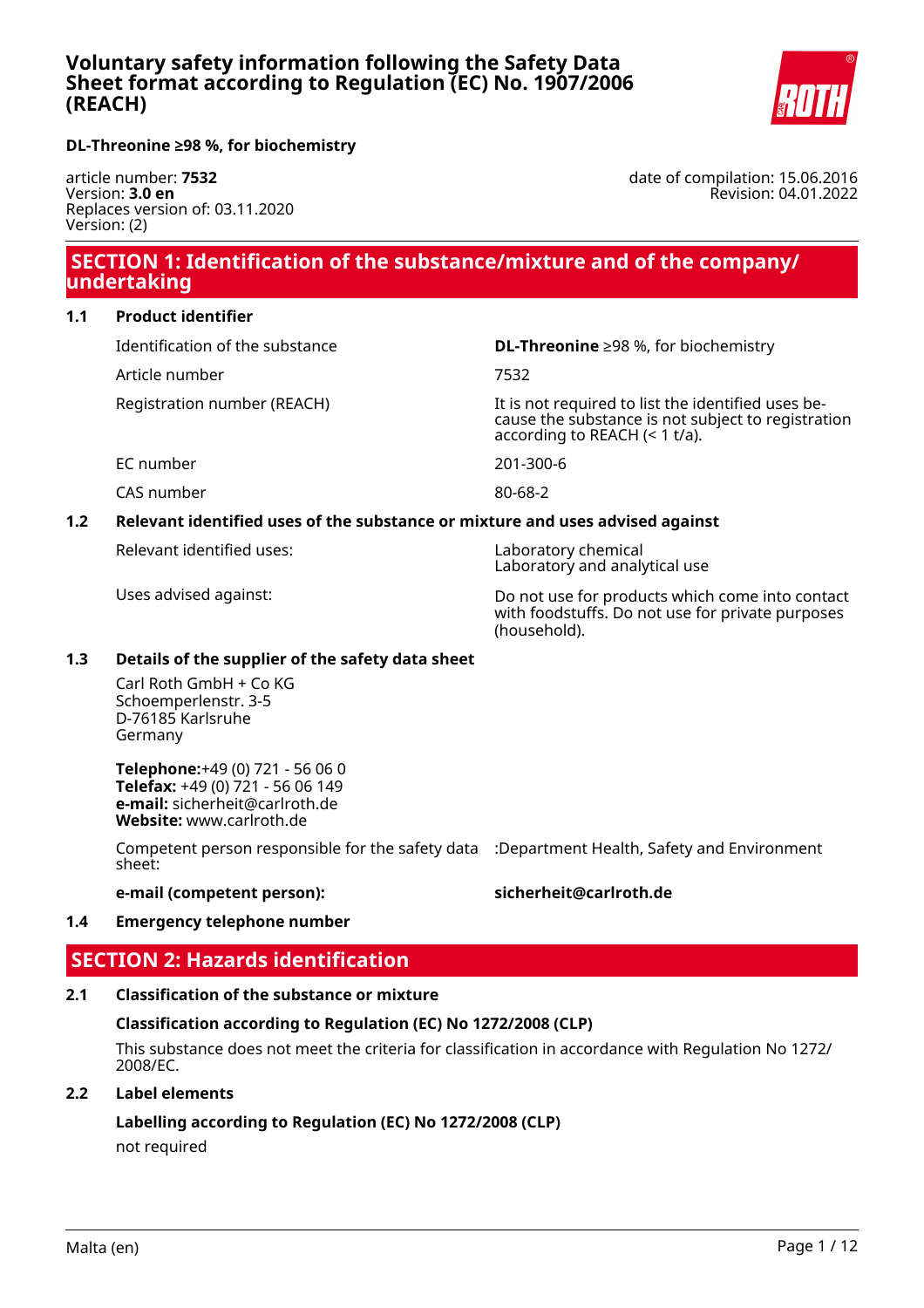

article number: **7532**

## **2.3 Other hazards**

## **Results of PBT and vPvB assessment**

According to the results of its assessment, this substance is not a PBT or a vPvB.

# **SECTION 3: Composition/information on ingredients**

## **3.1 Substances**

| Name of substance | DL-Threonine            |
|-------------------|-------------------------|
| Molecular formula | $C_4H_9NO_3$            |
| Molar mass        | 119,1 $9/_{\text{mol}}$ |
| CAS No            | 80-68-2                 |
| EC No             | 201-300-6               |

# **SECTION 4: First aid measures**

## **4.1 Description of first aid measures**



## **General notes**

No special measures are necessary.

## **Following inhalation**

Provide fresh air.

## **Following skin contact**

Rinse skin with water/shower.

## **Following eye contact**

Rinse cautiously with water for several minutes.

## **Following ingestion**

Rinse mouth. Call a doctor if you feel unwell.

- **4.2 Most important symptoms and effects, both acute and delayed** Symptoms and effects are not known to date.
- **4.3 Indication of any immediate medical attention and special treatment needed** none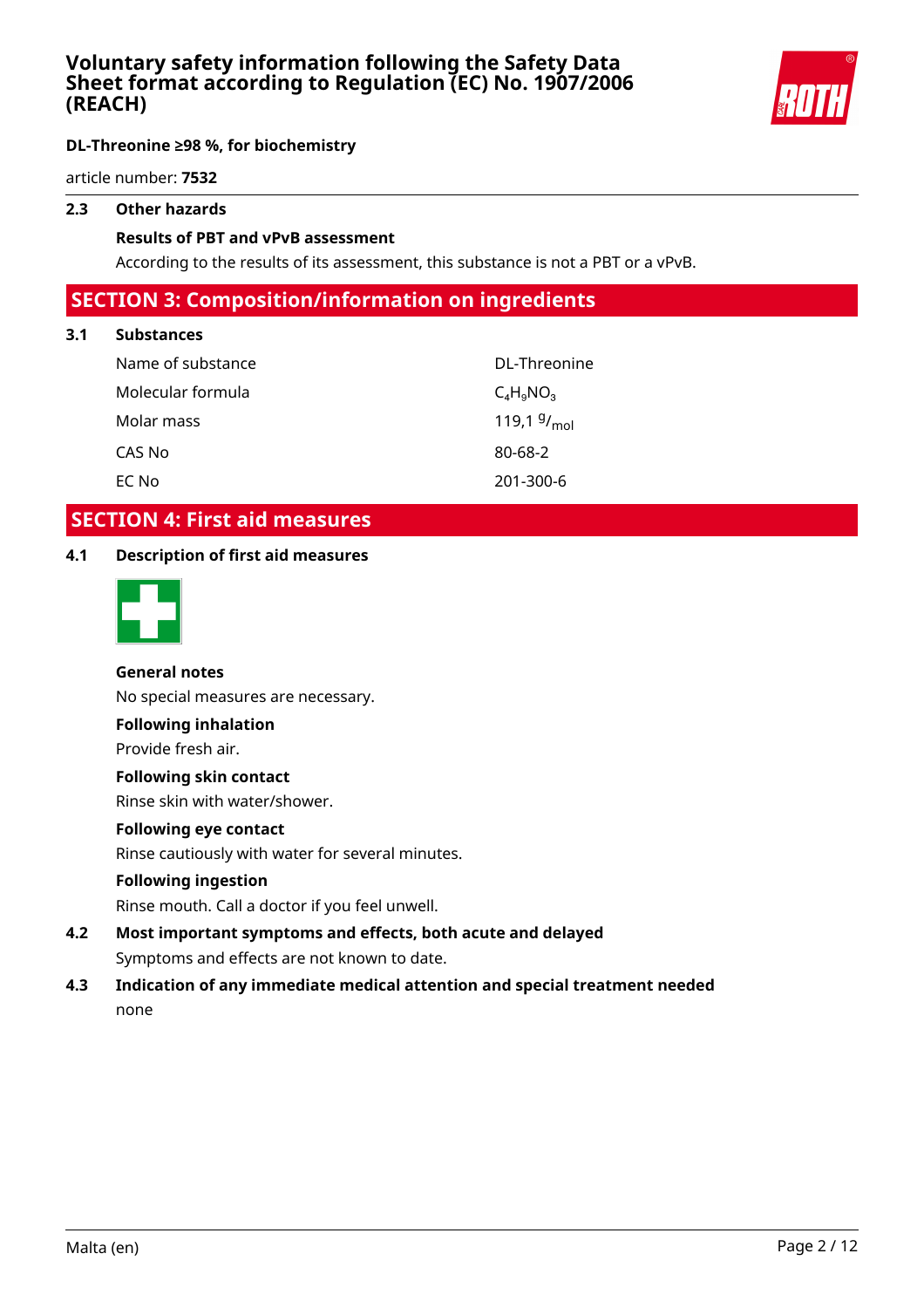

**DL-Threonine ≥98 %, for biochemistry**

article number: **7532**

# **SECTION 5: Firefighting measures**

## **5.1 Extinguishing media**



## **Suitable extinguishing media**

co-ordinate firefighting measures to the fire surroundings water, foam, alcohol resistant foam, dry extinguishing powder, ABC-powder

## **Unsuitable extinguishing media**

water jet

## **5.2 Special hazards arising from the substance or mixture**

Combustible.

## **Hazardous combustion products**

In case of fire may be liberated: Nitrogen oxides (NOx), Carbon monoxide (CO), Carbon dioxide (CO₂)

#### **5.3 Advice for firefighters**

In case of fire and/or explosion do not breathe fumes. Fight fire with normal precautions from a reasonable distance. Wear self-contained breathing apparatus.

# **SECTION 6: Accidental release measures**

**6.1 Personal precautions, protective equipment and emergency procedures**



# **For non-emergency personnel**

Control of dust.

**6.2 Environmental precautions**

Keep away from drains, surface and ground water.

## **6.3 Methods and material for containment and cleaning up**

## **Advice on how to contain a spill**

Covering of drains. Take up mechanically.

## **Advice on how to clean up a spill**

Take up mechanically.

## **Other information relating to spills and releases**

Place in appropriate containers for disposal.

## **6.4 Reference to other sections**

Hazardous combustion products: see section 5. Personal protective equipment: see section 8. Incompatible materials: see section 10. Disposal considerations: see section 13.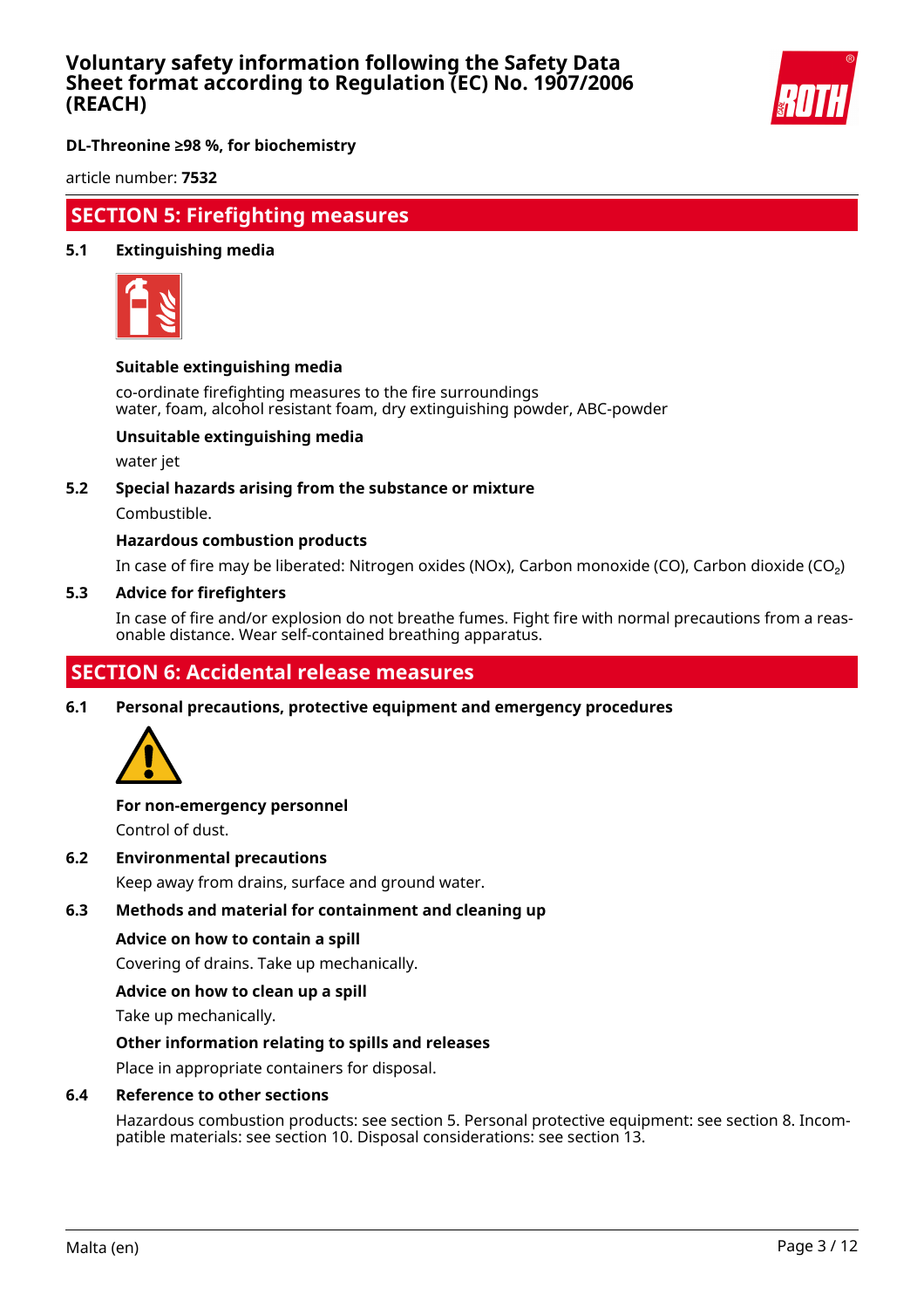

## **DL-Threonine ≥98 %, for biochemistry**

article number: **7532**

# **SECTION 7: Handling and storage**

**7.1 Precautions for safe handling** No special measures are necessary.

## **Advice on general occupational hygiene**

Keep away from food, drink and animal feedingstuffs.

**7.2 Conditions for safe storage, including any incompatibilities**

Store in a dry place.

**Incompatible substances or mixtures**

Observe hints for combined storage.

**Consideration of other advice:**

## **Ventilation requirements**

Use local and general ventilation.

**Specific designs for storage rooms or vessels**

Recommended storage temperature: 15 – 25 °C

## **7.3 Specific end use(s)**

No information available.

# **SECTION 8: Exposure controls/personal protection**

## **8.1 Control parameters**

## **National limit values**

**Occupational exposure limit values (Workplace Exposure Limits)**

This information is not available.

## **8.2 Exposure controls**

## **Individual protection measures (personal protective equipment)**

**Eye/face protection**



Use safety goggle with side protection.

## **Skin protection**



## **• hand protection**

Wear suitable gloves. Chemical protection gloves are suitable, which are tested according to EN 374.

## **• type of material**

NBR (Nitrile rubber)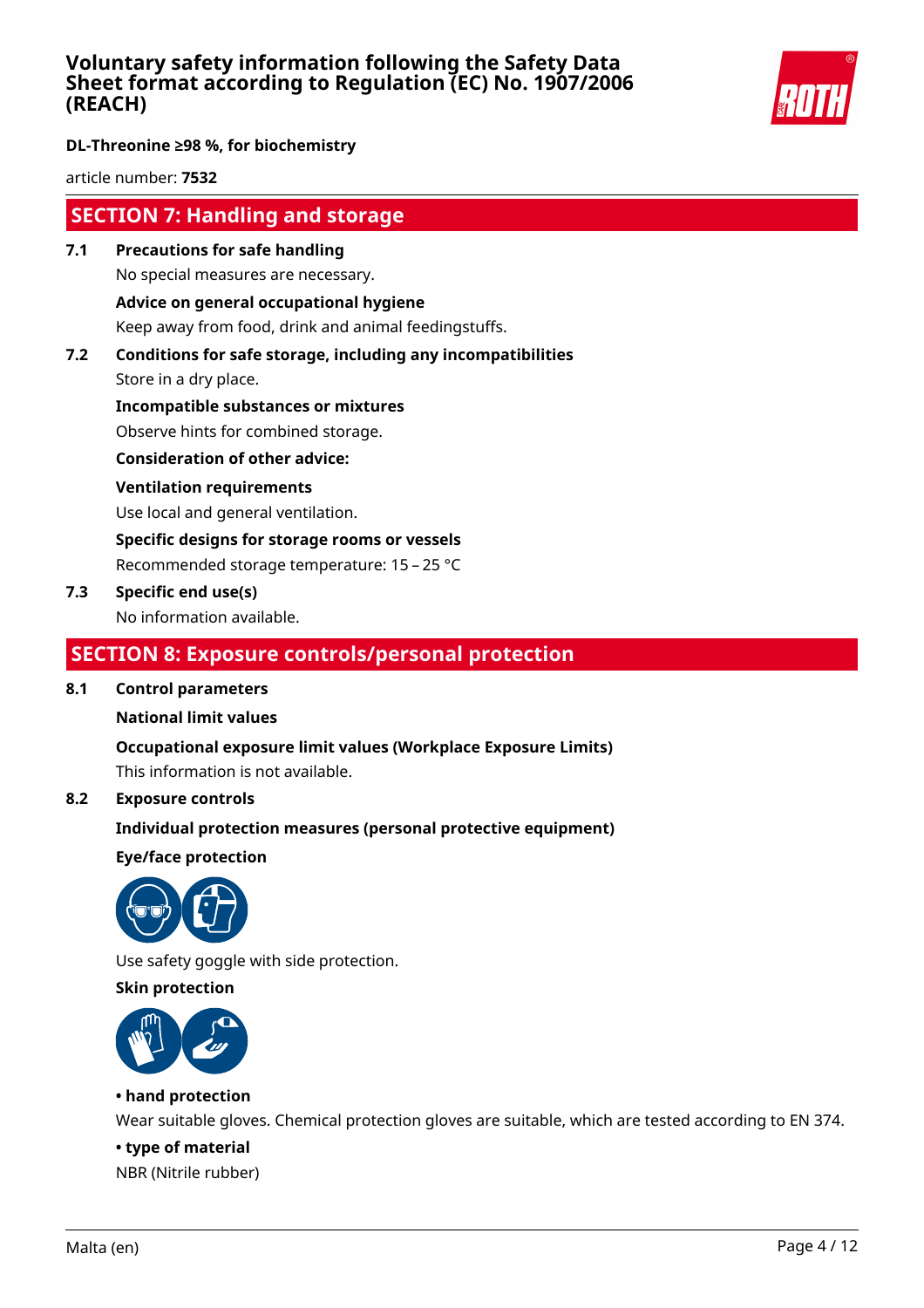

article number: **7532**

## **• material thickness**

- >0,11 mm
- **breakthrough times of the glove material**

>480 minutes (permeation: level 6)

#### **• other protection measures**

Take recovery periods for skin regeneration. Preventive skin protection (barrier creams/ointments) is recommended.

#### **Respiratory protection**



Respiratory protection necessary at: Dust formation. Particulate filter device (EN 143). P1 (filters at least 80 % of airborne particles, colour code: White).

#### **Environmental exposure controls**

Keep away from drains, surface and ground water.

# **SECTION 9: Physical and chemical properties**

## **9.1 Information on basic physical and chemical properties**

| Physical state                                              | solid                                                        |
|-------------------------------------------------------------|--------------------------------------------------------------|
| Form                                                        | powder                                                       |
| Colour                                                      | white                                                        |
| Odour                                                       | odourless                                                    |
| Melting point/freezing point                                | ~245 °C (slow decomposition)                                 |
| Boiling point or initial boiling point and boiling<br>range | not determined                                               |
| Flammability                                                | this material is combustible, but will not ignite<br>readily |
| Lower and upper explosion limit                             | not determined                                               |
| Flash point                                                 | not applicable                                               |
| Auto-ignition temperature                                   | not determined                                               |
| Decomposition temperature                                   | 253 °C                                                       |
| pH (value)                                                  | 5 – 6 (in aqueous solution: 50 $9/1$ , 20 °C)                |
| Kinematic viscosity                                         | not relevant                                                 |
| Solubility(ies)                                             |                                                              |
| Water solubility                                            | 200 <sup>g</sup> / <sub>l</sub> at 25 °C                     |
| Partition coefficient                                       |                                                              |
| Partition coefficient n-octanol/water (log value):          | $-3,04$                                                      |
|                                                             |                                                              |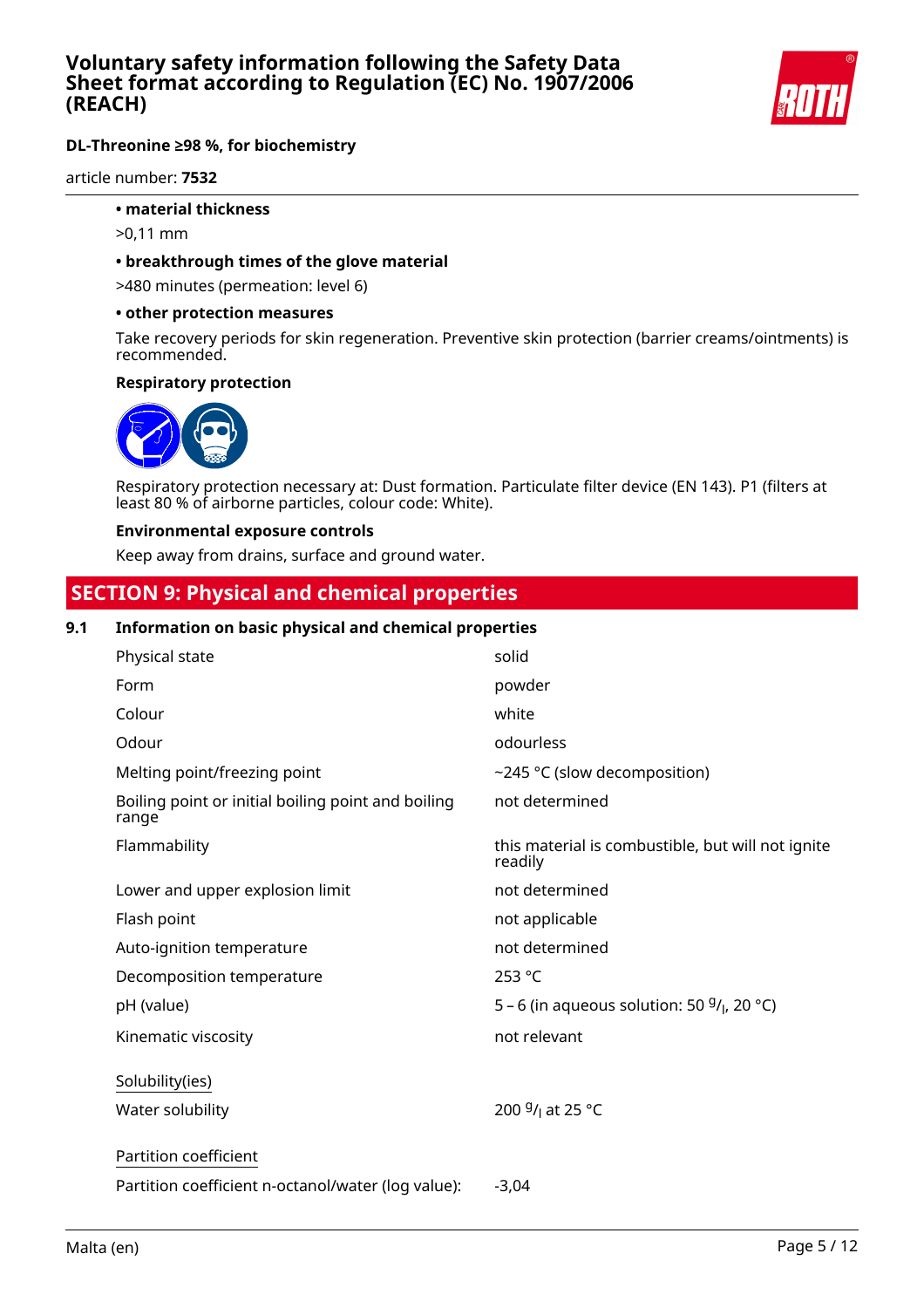

article number: **7532**

| Vapour pressure                                        | not determined                                                 |
|--------------------------------------------------------|----------------------------------------------------------------|
| Density and/or relative density                        |                                                                |
| Density                                                | not determined                                                 |
| Relative vapour density                                | information on this property is not available                  |
|                                                        |                                                                |
| Particle characteristics                               | No data available.                                             |
| Other safety parameters                                |                                                                |
| Oxidising properties                                   | none                                                           |
| <b>Other information</b>                               |                                                                |
| Information with regard to physical hazard<br>classes: | hazard classes acc. to GHS<br>(physical hazards): not relevant |
| Other safety characteristics:                          | There is no additional information.                            |

# **SECTION 10: Stability and reactivity**

## **10.1 Reactivity**

**9.2** 

The product in the delivered form is not dust explosion capable; the enrichment of fine dust however leads to the danger of dust explosion.

## **10.2 Chemical stability**

The material is stable under normal ambient and anticipated storage and handling conditions of temperature and pressure.

## **10.3 Possibility of hazardous reactions**

**Violent reaction with:** strong oxidiser

## **10.4 Conditions to avoid**

Keep away from heat. Decompostion takes place from temperatures above: 253 °C.

**10.5 Incompatible materials**

There is no additional information.

**10.6 Hazardous decomposition products**

Hazardous combustion products: see section 5.

# **SECTION 11: Toxicological information**

## **11.1 Information on hazard classes as defined in Regulation (EC) No 1272/2008**

## **Classification according to GHS (1272/2008/EC, CLP)**

This substance does not meet the criteria for classification in accordance with Regulation No 1272/ 2008/EC.

## **Acute toxicity**

Shall not be classified as acutely toxic.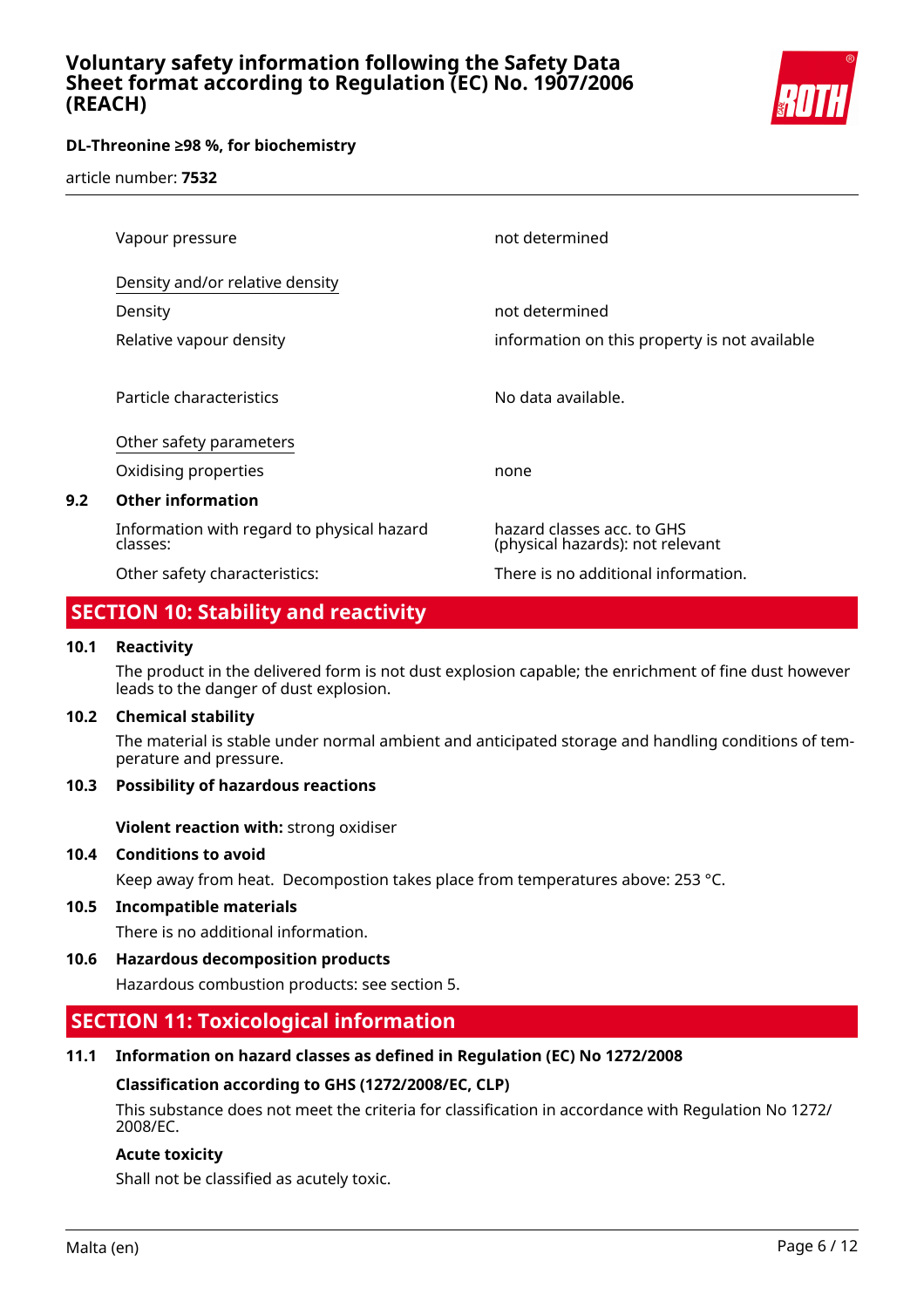

#### article number: **7532**

## **Skin corrosion/irritation**

Shall not be classified as corrosive/irritant to skin.

#### **Serious eye damage/eye irritation**

Shall not be classified as seriously damaging to the eye or eye irritant.

#### **Respiratory or skin sensitisation**

Shall not be classified as a respiratory or skin sensitiser.

#### **Germ cell mutagenicity**

Shall not be classified as germ cell mutagenic.

#### **Carcinogenicity**

Shall not be classified as carcinogenic.

#### **Reproductive toxicity**

Shall not be classified as a reproductive toxicant.

#### **Specific target organ toxicity - single exposure**

Shall not be classified as a specific target organ toxicant (single exposure).

#### **Specific target organ toxicity - repeated exposure**

Shall not be classified as a specific target organ toxicant (repeated exposure).

#### **Aspiration hazard**

Shall not be classified as presenting an aspiration hazard.

## **Symptoms related to the physical, chemical and toxicological characteristics**

#### **• If swallowed**

Data are not available.

#### **• If in eyes**

Data are not available.

## **• If inhaled**

Data are not available.

## **• If on skin**

Data are not available.

## **• Other information**

Health effects are not known. This information is based upon the present state of our knowledge.

## **11.2 Endocrine disrupting properties**

Not listed.

## **11.3 Information on other hazards**

There is no additional information.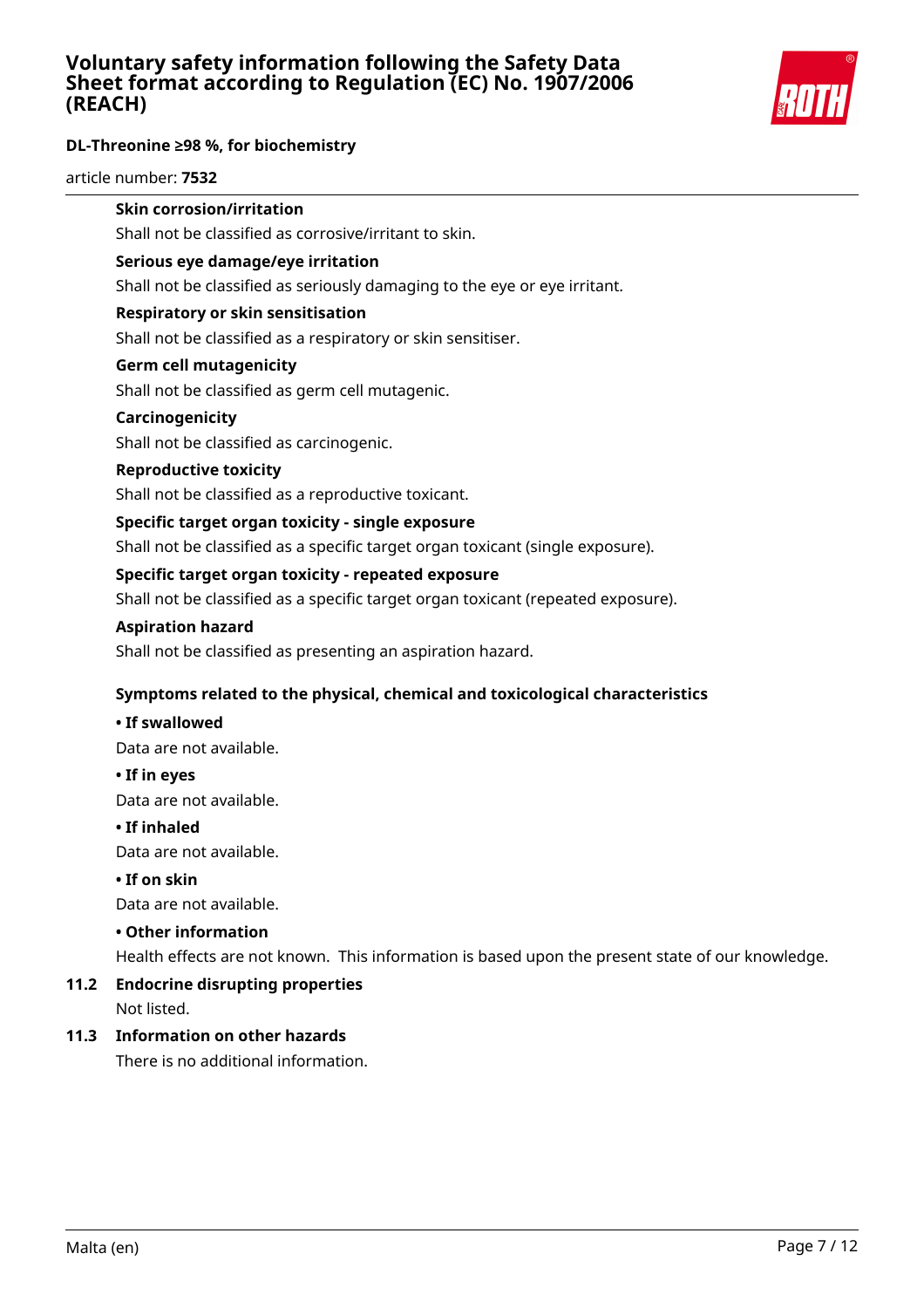

## **DL-Threonine ≥98 %, for biochemistry**

article number: **7532**

# **SECTION 12: Ecological information**

#### **12.1 Toxicity**

Shall not be classified as hazardous to the aquatic environment.

#### **Biodegradation**

Data are not available.

## **12.2 Process of degradability**

Theoretical Oxygen Demand with nitrification: 1,545  $mg/m<sub>on</sub>$ Theoretical Oxygen Demand: 1,074 mg/<sub>mg</sub> Theoretical Carbon Dioxide: 1,478 mg/mg

#### **12.3 Bioaccumulative potential**

Does not significantly accumulate in organisms.

| n-octanol/water (log KOW) | $-3,04$ |
|---------------------------|---------|
|---------------------------|---------|

## **12.4 Mobility in soil**

Data are not available.

## **12.5 Results of PBT and vPvB assessment** Data are not available.

- **12.6 Endocrine disrupting properties** Not listed.
- **12.7 Other adverse effects**

Data are not available.

## **SECTION 13: Disposal considerations**

## **13.1 Waste treatment methods**



Consult the appropriate local waste disposal expert about waste disposal.

## **Sewage disposal-relevant information**

Do not empty into drains.

#### **13.2 Relevant provisions relating to waste**

The allocation of waste identity numbers/waste descriptions must be carried out according to the EEC, specific to the industry and process. Waste catalogue ordinance (Germany).

#### **13.3 Remarks**

Waste shall be separated into the categories that can be handled separately by the local or national waste management facilities. Please consider the relevant national or regional provisions.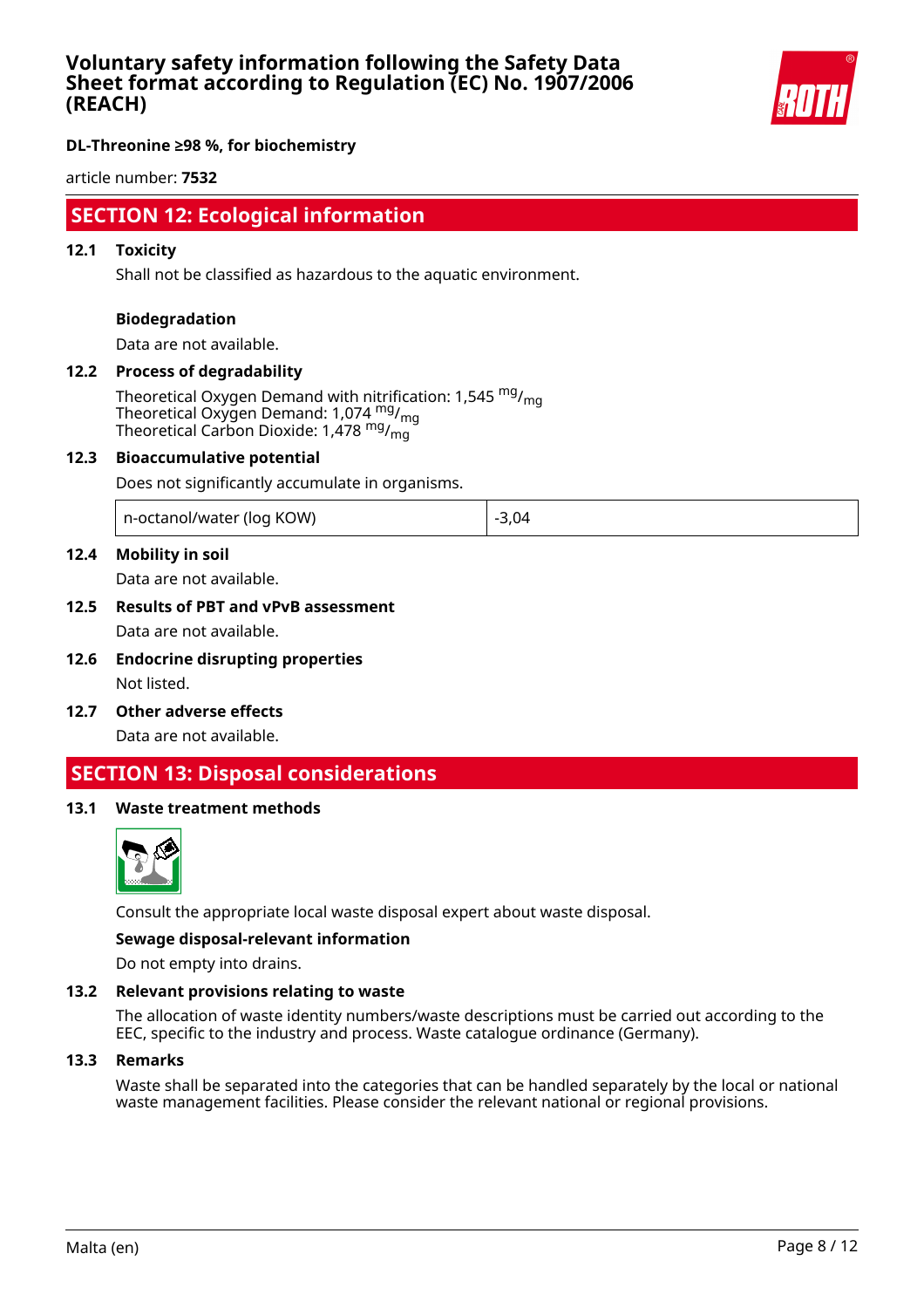

article number: **7532**

# **SECTION 14: Transport information**

- **14.1 UN number or ID number 12.1 14.1 UN number not subject to transport regulations**
- **14.2 UN proper shipping name** not assigned
- **14.3 Transport hazard class(es)** none
- **14.4 Packing group not assigned**
- 

**14.5 Environmental hazards** non-environmentally hazardous acc. to the dangerous goods regulations

- **14.6 Special precautions for user** There is no additional information.
- **14.7 Maritime transport in bulk according to IMO instruments** The cargo is not intended to be carried in bulk.
- **14.8 Information for each of the UN Model Regulations**

## **Transport of dangerous goods by road, rail and inland waterway (ADR/RID/ADN) - Additional information**

Not subject to ADR, RID and ADN.

**International Maritime Dangerous Goods Code (IMDG) - Additional information** Not subject to IMDG.

**International Civil Aviation Organization (ICAO-IATA/DGR) - Additional information** Not subject to ICAO-IATA.

# **SECTION 15: Regulatory information**

## **15.1 Safety, health and environmental regulations/legislation specific for the substance or mixture**

**Relevant provisions of the European Union (EU)**

## **Restrictions according to REACH, Annex XVII**

not listed

## **List of substances subject to authorisation (REACH, Annex XIV)/SVHC - candidate list** Not listed.

**Seveso Directive**

| 2012/18/EU (Seveso III) |                                       |                                                                                            |              |
|-------------------------|---------------------------------------|--------------------------------------------------------------------------------------------|--------------|
| <b>No</b>               | Dangerous substance/hazard categories | Qualifying quantity (tonnes) for the application of lower and upper-tier re-<br>quirements | <b>Notes</b> |
|                         | not assigned                          |                                                                                            |              |

## **Deco-Paint Directive**

| <b>VOC content</b> | 0 % |
|--------------------|-----|
|                    |     |

**Industrial Emissions Directive (IED)**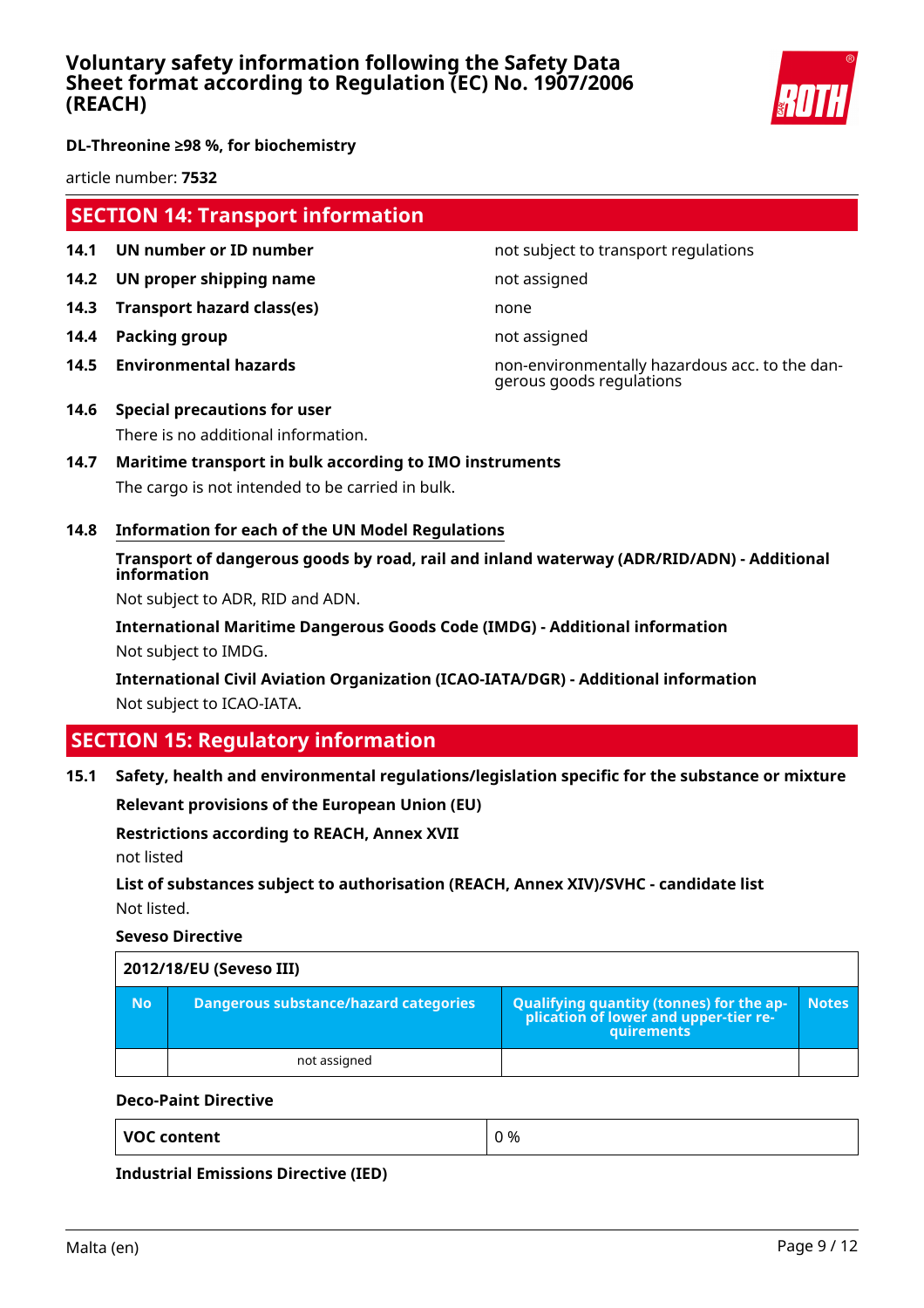

article number: **7532**

| <b>VOC content</b>                                                                                                       | 0 % |
|--------------------------------------------------------------------------------------------------------------------------|-----|
| Directive on the restriction of the use of certain hazardous substances in electrical and<br>electronic equipment (RoHS) |     |
| not listed                                                                                                               |     |
| Regulation concerning the establishment of a European Pollutant Release and Transfer<br><b>Register (PRTR)</b>           |     |
| not listed                                                                                                               |     |
| <b>Water Framework Directive (WFD)</b>                                                                                   |     |
| not listed                                                                                                               |     |
| Regulation on the marketing and use of explosives precursors<br>not listed                                               |     |
| <b>Regulation on drug precursors</b><br>not listed                                                                       |     |
| Regulation on substances that deplete the ozone layer (ODS)                                                              |     |

not listed

## **Regulation concerning the export and import of hazardous chemicals (PIC)**

not listed

## **Regulation on persistent organic pollutants (POP)**

not listed

## **Other information**

Directive 94/33/EC on the protection of young people at work. Observe employment restrictions under the Maternity Protection Directive (92/85/EEC) for expectant or nursing mothers.

## **National inventories**

| <b>Country</b> | <b>Inventory</b> | <b>Status</b>       |
|----------------|------------------|---------------------|
| AU             | <b>AICS</b>      | substance is listed |
| CA             | <b>DSL</b>       | substance is listed |
| <b>CN</b>      | <b>IECSC</b>     | substance is listed |
| EU             | <b>ECSI</b>      | substance is listed |
| JP             | <b>CSCL-ENCS</b> | substance is listed |
| <b>KR</b>      | KECI             | substance is listed |
| NZ             | <b>NZIOC</b>     | substance is listed |
| PH             | <b>PICCS</b>     | substance is listed |
| <b>TW</b>      | <b>TCSI</b>      | substance is listed |
| US             | <b>TSCA</b>      | substance is listed |

**Legend<br>AICS<br>CSCL-ENCS<br>DSL<br>ECSI** AICS Australian Inventory of Chemical Substances CSCL-ENCS List of Existing and New Chemical Substances (CSCL-ENCS) DSL Domestic Substances List (DSL) ECSI EC Substance Inventory (EINECS, ELINCS, NLP) IECSC Inventory of Existing Chemical Substances Produced or Imported in China KECI Korea Existing Chemicals Inventory NZIoC New Zealand Inventory of Chemicals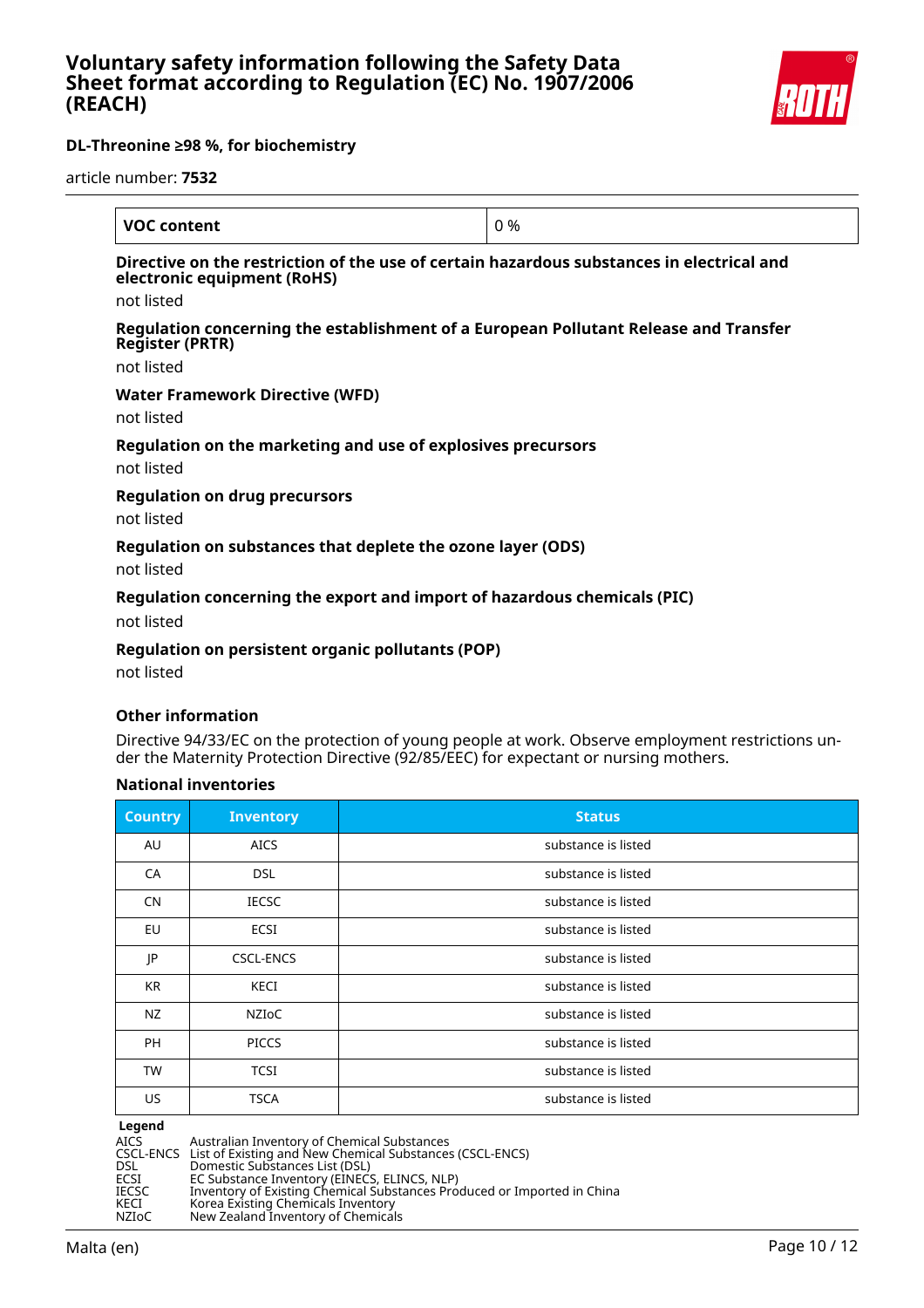

#### article number: **7532**

| Legend       |                                                                   |
|--------------|-------------------------------------------------------------------|
| <b>PICCS</b> | Philippine Inventory of Chemicals and Chemical Substances (PICCS) |
| TCSI         | Taiwan Chemical Substance Inventory                               |
| <b>TSCA</b>  | <b>Toxic Substance Control Act</b>                                |

#### **15.2 Chemical Safety Assessment**

No Chemical Safety Assessment has been carried out for this substance.

## **SECTION 16: Other information**

## **Indication of changes (revised safety data sheet)**

Alignment to regulation: Regulation (EC) No. 1907/2006 (REACH), amended by 2020/878/EU

## Restructuring: section 9, section 14

| <b>Section</b> | <b>Former entry (text/value)</b>                      | <b>Actual entry (text/value)</b>                                                                                             | Safety-<br>relev-<br>ant |
|----------------|-------------------------------------------------------|------------------------------------------------------------------------------------------------------------------------------|--------------------------|
| 2.2            | Signal word:<br>not required                          |                                                                                                                              | yes                      |
| 2.3            | Other hazards:<br>There is no additional information. | Other hazards                                                                                                                | yes                      |
| 2.3            |                                                       | Results of PBT and vPvB assessment:<br>According to the results of its assessment, this<br>substance is not a PBT or a vPvB. | yes                      |

## **Abbreviations and acronyms**

| Abbr.           | <b>Descriptions of used abbreviations</b>                                                                                                                                                                                       |
|-----------------|---------------------------------------------------------------------------------------------------------------------------------------------------------------------------------------------------------------------------------|
| <b>ADN</b>      | Accord européen relatif au transport international des marchandises dangereuses par voies de naviga-<br>tion intérieures (European Agreement concerning the International Carriage of Dangerous Goods by In-<br>land Waterways) |
| <b>ADR</b>      | Accord relatif au transport international des marchandises dangereuses par route (Agreement concern-<br>ing the International Carriage of Dangerous Goods by Road)                                                              |
| CAS             | Chemical Abstracts Service (service that maintains the most comprehensive list of chemical substances)                                                                                                                          |
| <b>CLP</b>      | Regulation (EC) No 1272/2008 on classification, labelling and packaging of substances and mixtures                                                                                                                              |
| <b>DGR</b>      | Dangerous Goods Regulations (see IATA/DGR)                                                                                                                                                                                      |
| EC No           | The EC Inventory (EINECS, ELINCS and the NLP-list) is the source for the seven-digit EC number, an identi-<br>fier of substances commercially available within the EU (European Union)                                          |
| <b>EINECS</b>   | European Inventory of Existing Commercial Chemical Substances                                                                                                                                                                   |
| <b>ELINCS</b>   | European List of Notified Chemical Substances                                                                                                                                                                                   |
| <b>GHS</b>      | "Globally Harmonized System of Classification and Labelling of Chemicals" developed by the United Na-<br>tions                                                                                                                  |
| <b>IATA</b>     | <b>International Air Transport Association</b>                                                                                                                                                                                  |
| <b>IATA/DGR</b> | Dangerous Goods Regulations (DGR) for the air transport (IATA)                                                                                                                                                                  |
| <b>ICAO</b>     | International Civil Aviation Organization                                                                                                                                                                                       |
| <b>IMDG</b>     | International Maritime Dangerous Goods Code                                                                                                                                                                                     |
| <b>NLP</b>      | No-Longer Polymer                                                                                                                                                                                                               |